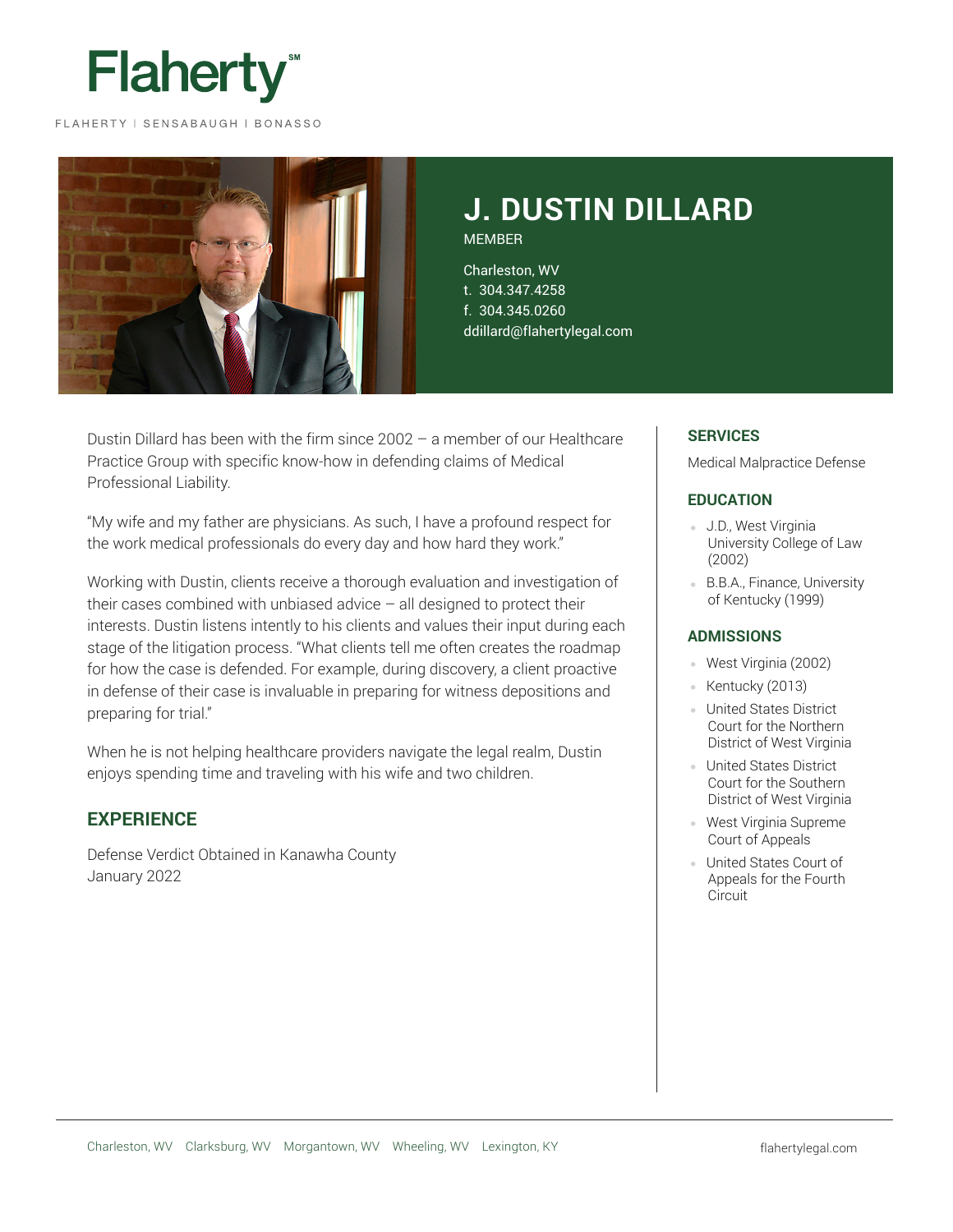

# **INSIGHTS**

### August 2021

# TWENTY-EIGHT FLAHERTY SENSABAUGH BONASSO ATTORNEYS RECOGNIZED BY BEST LAWYERS®

Flaherty Sensabaugh Bonasso is pleased to announce that twenty-eight of the firm's attorneys have been selected for inclusion in the 2022 edition of *The Best Lawyers in America©* or *Best Lawyers: Ones to Watch.*

Additionally, Sam Fox was named *Best Lawyers* 2022 Lawyer of the Year ...

## August 2020

# THIRTY FLAHERTY SENSABAUGH BONASSO ATTORNEYS RECOGNIZED BY BEST LAWYERS®

Flaherty Sensabaugh Bonasso is pleased to announce that thirty of the firm's attorneys have been selected for inclusion in the 2021 edition of *The Best Lawyers in America©* or *Best Lawyers: Ones to Watch.*

Additionally, three Flaherty attorneys were named as *Best Lawyers* 2021 Lawyers of the ...

#### April 2020

# 17 FLAHERTY SENSABAUGH BONASSO ATTORNEYS RECOGNIZED BY SUPER LAWYERS

Flaherty Sensabaugh Bonasso is pleased to announce that 17 of the firm's attorneys have been named to the 2020 list of West Virginia Super Lawyers and Rising Stars.

No more than 5 percent of a state's lawyers are named to the Super Lawyers list with just 2.5 percent of a state's lawyers ...

#### August 2019

#### FLAHERTY SENSABAUGH BONASSO ATTORNEYS RECOGNIZED BY THE BEST LAWYERS IN AMERICA© 2020

Flaherty Sensabaugh Bonasso PLLC is proud to announce that 21 of the firm's attorneys have been selected for inclusion in the 2020 edition of *The Best Lawyers in America*.

Additionally, four Flaherty attorneys were named as *Best Lawyers®* 2020 Lawyers of the Year. Only one lawyer in each area ...

#### April 2019

#### 19 FLAHERTY SENSABAUGH BONASSO ATTORNEYS RECOGNIZED BY SUPER LAWYERS

Flaherty Sensabaugh Bonasso is pleased to announce that 19 of the firm's attorneys have been named to the 2019 list of West Virginia Super Lawyers and Rising Stars.

No more than 5 percent of a state's lawyers are named to the Super Lawyers list with just 2.5 percent of a state's lawyers ...